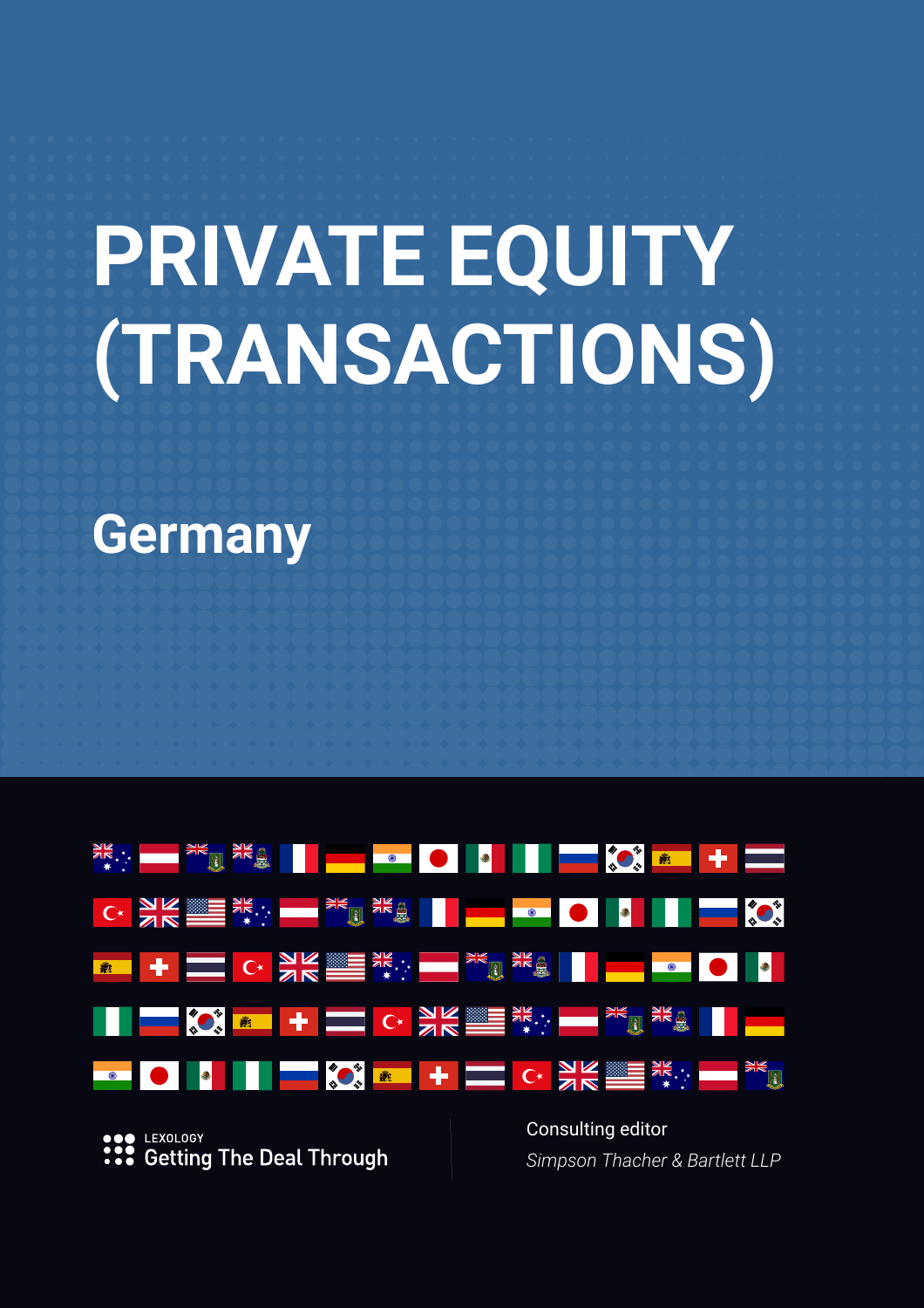# **Private Equity (Transactions)**

Consulting editors

**Atif Azher**

*Simpson Thacher & Bartlett LLP*

Quick reference guide enabling side-by-side comparison of local insights, including into types of private equity transaction; corporate governance, disclosure and timing considerations; dissenting shareholder rights; key purchase agreement provisions; participation of target company management; tax; financing; shareholders' agreements; exit strategies (including IPOs); target sectors; cross-border considerations; club/group deals; and key recent developments.

#### Generated 15 March 2022

The information contained in this report is indicative only. Law Business Research is not responsible for any actions (or lack thereof) taken as a result of relying on or in any way using information contained in this report and in no event shall be liable for any damages resulting from reliance on or use of this information. © Copyright 2006 - 2022 Law Business Research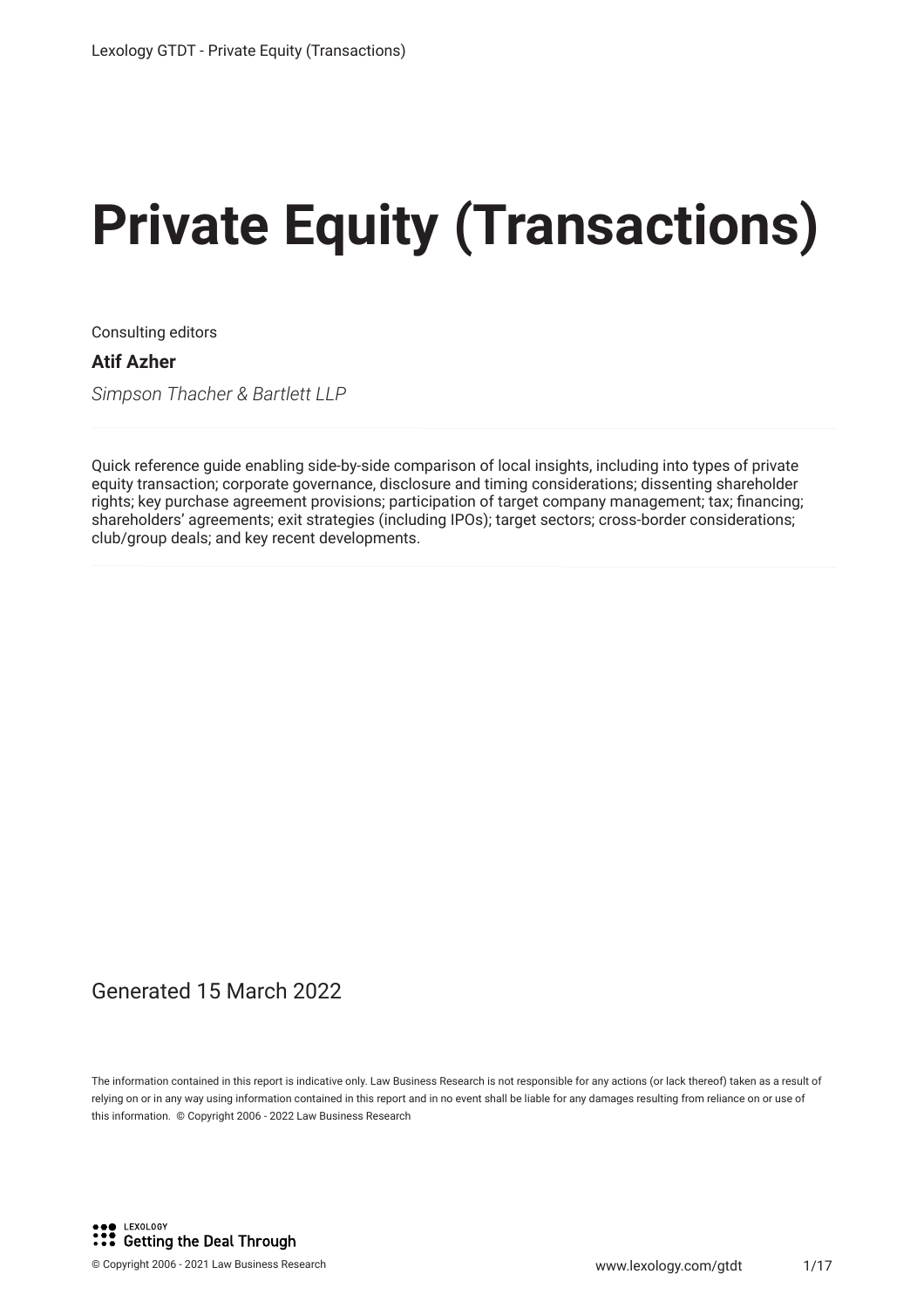## **Table of contents**

#### **TRANSACTION FORMALITIES, RULES AND PRACTICAL CONSIDERATIONS**

- **Types of private equity transactions**
- **Corporate governance rules**
- **Issues facing public company boards**
- **Disclosure issues**
- **Timing considerations**
- **Dissenting shareholders' rights**
- **Purchase agreements**
- **Participation of target company management**
- **Tax issues**

#### **DEBT FINANCING**

**Debt financing structures Debt and equity financing provisions Fraudulent conveyance and other bankruptcy issues**

#### **SHAREHOLDERS' AGREEMENTS**

**Shareholders' agreements and shareholder rights**

#### **ACQUISITION AND EXIT**

**Acquisitions of controlling stakes Exit strategies Portfolio company IPOs Target companies and industries**

#### **SPECIAL ISSUES**

**Cross-border transactions Club and group deals Issues related to certainty of closing**

#### **UPDATE AND TRENDS**

**Key developments of the past year**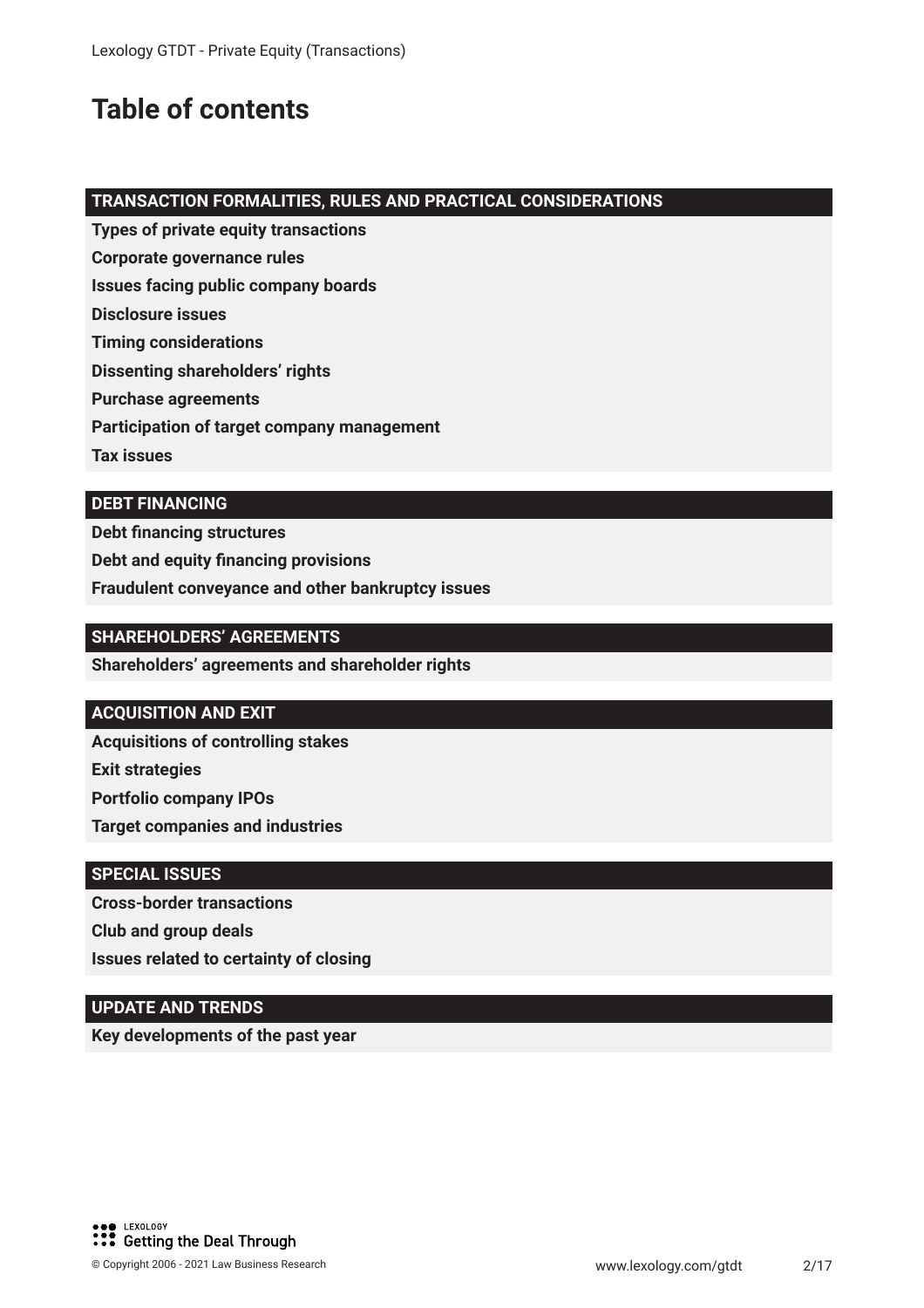### **Contributors**

#### **Germany**



**Tobias Jäger** tobias.jaeger@pplaw.com *POELLATH*



**Tim Kaufhold** tim.kaufhold@pplaw.com *POELLATH*



**Matthias Oberbauer** matthias.oberbauer@pplaw.com *POELLATH*

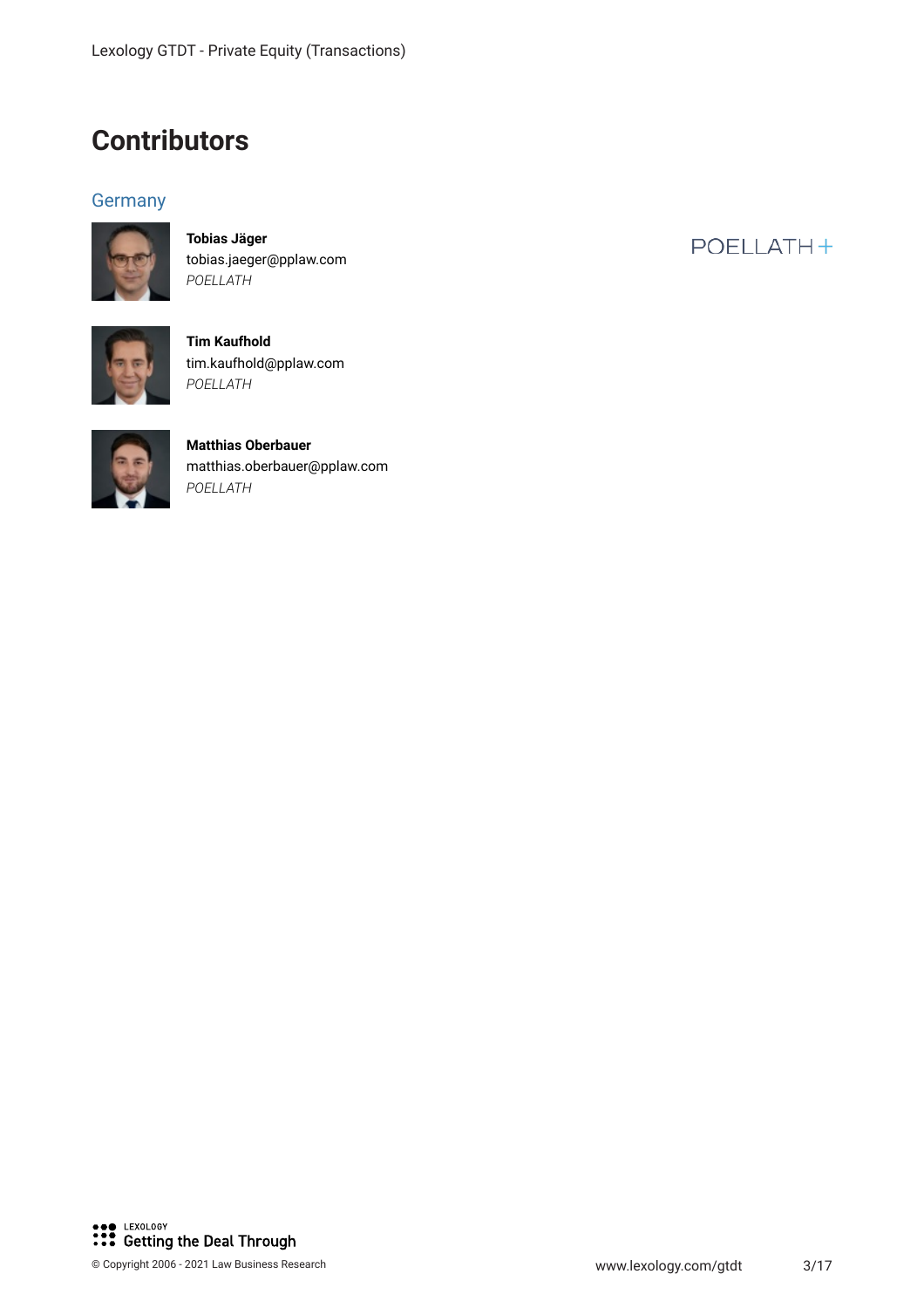#### **TRANSACTION FORMALITIES, RULES AND PRACTICAL CONSIDERATIONS**

#### **Types of private equity transactions**

What different types of private equity transactions occur in your jurisdiction? What structures are commonly used in private equity investments and acquisitions?

Predominantly, private equity investors aim to acquire majority stakes in German companies. However, given the lack of target companies and the mounting pressure on market to invest, private equity investors are nevertheless more and more willing to acquire minority interests as well.

Leveraged buyout transactions dominate the private equity market in Germany. But we have seen an increasing number of transactions in which private equity acquirers fully fund their investments with equity and get debt financing at a second stage. Lately we have also experienced an increasing number of add-on transactions of portfolio companies held by private equity investors as a consequence of buy and build strategy.

In most transactions, a private equity acquirer is willing to grant the management an equity portion in order to align interests with the management team. This management equity portion is in general, again, leveraged in comparison with the interest of the private equity acquirer.

Beside the acquisition of equity portions, we have also seen investment in other instruments such as profit participation rights or silent partnership interests. The private equity acquirer's willingness to enter into such investments depends on the particular case and strategy.

*Law stated - 25 January 2022*

#### **Corporate governance rules**

What are the implications of corporate governance rules for private equity transactions? Are there any advantages to going private in leveraged buyout or similar transactions? What are the effects of corporate governance rules on companies that, following a private equity transaction, remain or later become public companies?

Private equity investors in Germany typically acquire private companies in leveraged buyout transactions that are organised as either limited liability companies, stock corporations or limited partnerships. The law provides for a framework of governance rules for each form of organisation, including for instance inalienable shareholder rights, necessary bodies or organs of the company, capital maintenance rules and requirements for insolvency filing.

The corporate governance rules imposed by statute are stricter for stock corporations and much more flexible for limited liability companies and limited partnerships. The strictest and most limiting corporate governance rules apply to listed companies, which have to be organised as a stock corporation (AG), a Societas Europaea (SE) or a limited partnership of shares (KGaA): for example, listed companies are required to comply with the codified corporate governance rules set out in the German Corporate Governance Code, last amended in March 2020, and with reporting and disclosure requirements on sensitive information that private equity investors typically do not want to share publicly. The governmental commission presented a new amendment to the German Corporate Governance Code in December 2019, which was adopted in March 2020. Inter alia, the rules for the remuneration of the board of directors and the independence of the advisory board have been strengthened. The board of directors is also urged to call for an extraordinary general meeting in the case of a takeover offer in order to allow the shareholders to discuss the offer and potentially to take necessary corporate measures.

As a result, private equity sponsors typically aim for acquiring or transforming the target company into a limited liability company in order to preserve maximum flexibility. In a limited liability company more specific corporate governance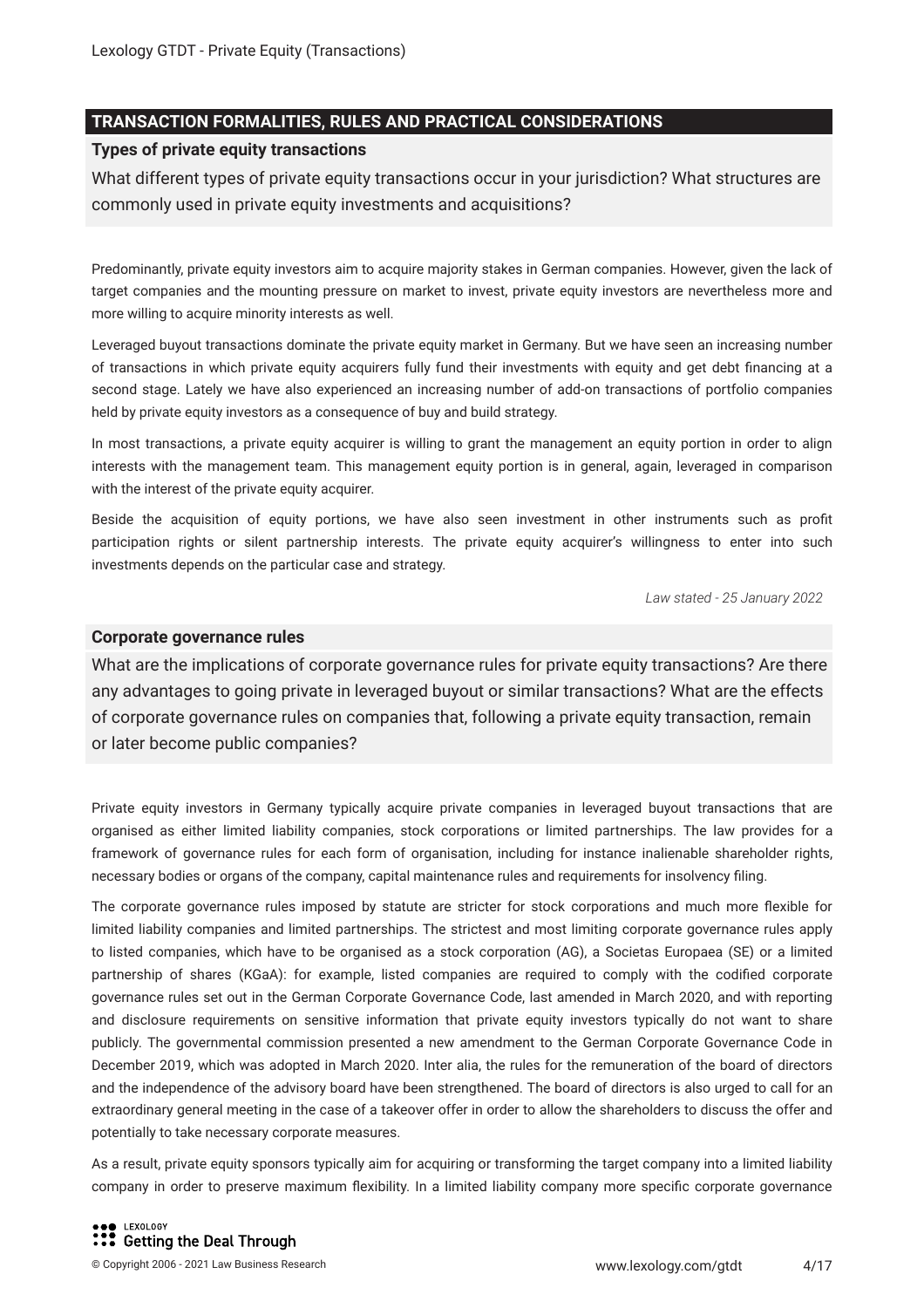rules are usually set out and agreed in the corporate documents (ie, articles of association, partnership agreement, shareholder agreement, rules of procedure for management, etc) of the target company. These further rules aim to increase control over management and limit its power. The rules that are imposed on management in addition to statutory requirements are mostly driven by the responsibilities of the private equity sponsors to supervise and control the management of the target companies in accordance with their internal portfolio guidelines.

Typically, private equity sponsors will only accept the stricter governance rules that apply to the target company after its transformation into an AG for an exit through an initial public offering.

*Law stated - 25 January 2022*

#### **Issues facing public company boards**

What are some of the issues facing boards of directors of public companies considering entering into a going-private or other private equity transaction? What procedural safeguards, if any, may boards of directors of public companies use when considering such a transaction? What is the role of a special committee in such a transaction where senior management, members of the board or significant shareholders are participating or have an interest in the transaction?

The issues the board of directors of public companies face when considering entering into a transaction depend on the role of the public company within the transaction:

- If the listed company acts as a seller the board of directors represents the company in the negotiations and preparation of the transaction and also in the conclusion of the agreements to implement the transaction. If the transaction or the preparation of a transaction is to be considered as insider information for the (selling) listed company, the board of directors has to make an ad hoc announcement in order to inform the market of the intended sale of the target. Under certain prerequisites management may decide on a deferral of such ad hoc announcement to avoid disadvantages in the selling process. However, such a decision on the deferral needs to be documented in minutes and supported by the board. Decisions on allowing potential buyers to undertake due diligence on the target have to be carefully considered and the information presented in the due diligence has to be thoroughly selected. Management has to ensure that no insider information is being passed on to the potential buyers of the target in the due diligence process. The board of directors must also consider that allowing a due diligence already requires approval by the supervisory board according to the corporate governance guidelines, which is typically the case. To avoid personal liability and to enable the supervisory board to perform proper control over management (but not for the legal effectiveness of the transaction) the board of directors typically requires an approving resolution of the supervisory board before signing the deal. In rare cases, however, where the listed company sells its major assets in the transaction, a shareholder resolution needs to be obtained in order for the transaction to become legally effective.
- If the listed company is the purchaser of the target the board of directors has to consider at what point in time the preparation or conclusion of the transaction becomes insider information that requires an ad hoc announcement to the market. The board of directors may also make a decision on a deferral. A resolution of the supervisory board is required before the actual signing of the transaction, and not only for legal effectiveness but also to enable proper control of management by the supervisory board.
- If the listed company is the target of an attempted public take-over, the board of directors has to decide on allowing the potential bidder to undertake due diligence. It has to decide if and what information can be provided to a bidder without violating the company's interests and without passing on insider information. This decision can already require approval by the supervisory board, to avoid personal liability for the management. In any case, it is at least advisable that every decision of the board of directors is supported by a resolution of the supervisory board. The board of directors is allowed to take pre-bid defensive measures as well as certain post-bid defensive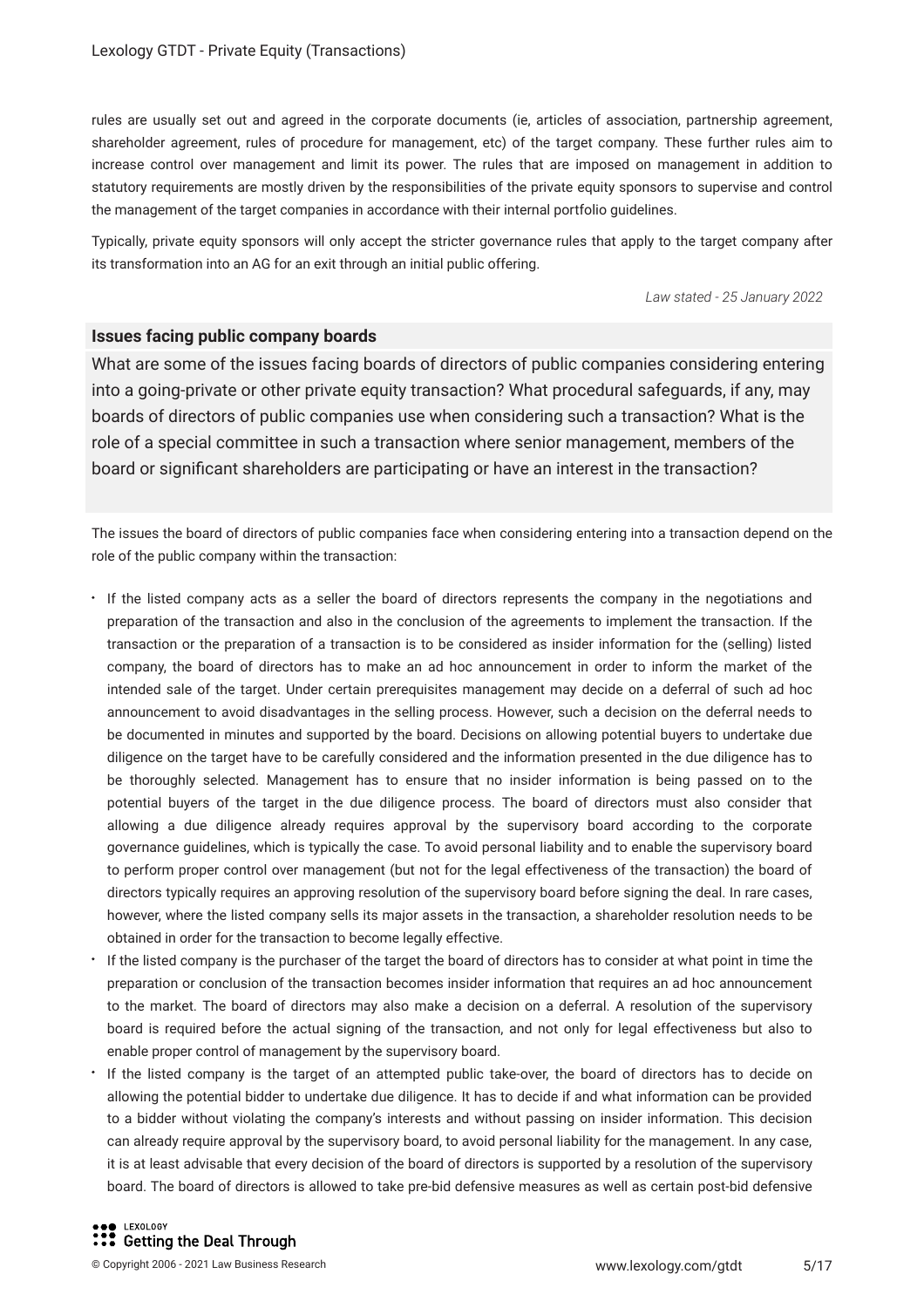measures in accordance with the Securities Acquisition and Takeover Act and the Stock Corporations Act, but the rules are strict and in general, the board of directors is rather limited in taking any defensive measures against a hostile takeover. In any event, the board of directors and the supervisory board have to give a public statement and give comments on the evaluation of the public takeover offer from their perspective.

Disregarding the role of the company in the transaction if any benefits are gained by or promised to the board of directors in connection with the transaction, such benefits need to be disclosed and a conflict of interest shall not affect the decision of the board, otherwise, the board could face personal liability.

*Law stated - 25 January 2022*

#### **Disclosure issues**

Are there heightened disclosure issues in connection with going-private transactions or other private equity transactions?

If the target company is publicly listed, an investor must notify the target company and the Federal Financial Supervisory Authority (BaFin) once it obtains or surpasses 3, 5, 10, 15, 20, 25, 30, 50 and 75 per cent of the target's voting rights pursuant to the Securities Trading Act. In turn the target company has to publish the voting rights of the investor. The obligation to notify also applies if the voting rights are held indirectly (eg, through financial instruments). Investors reaching 10 per cent of the voting rights in a listed company must inform the target company of their intended objectives and their source of funding within 20 trading days. The investor must further specify its intentions with respect to:

- $\cdot$  its strategic goals or returns from investing;
- the acquisition of additional voting stock in the next 12 months;
- exerting influence on the company's management or supervisory board; and
- the substantial modification of the capital structure of the target.

In turn, the target company needs to disclose such information to the public.

If more than 25 per cent or the majority of shares in an unlisted German AG are acquired, the acquired company must be notified. The same applies in the case of a shortfall of these thresholds. In the case of a failure to meet such requirements, the shareholder may not exercise the voting rights from its shares.

When shares in a limited liability company (GmbH) are acquired, a new list of shareholders has to be registered with the competent commercial register, which is publicly available. Any new partner to a partnership needs to be registered with the competent commercial register.

As of 1 January 2020, further filing requirements have been established for acquirers of shares pursuant to an amendment of the Money Laundering Act. All legal entities governed by private law have to file certain data with the Transparency Register, inter alia regarding the beneficial owners in the company (ie, persons directly or indirectly holding more than 25 per cent of the shares or control more than 25 per cent of the voting rights or exercising control in a comparable way (eg, by voting trust or pooling agreements)). Violation of the filing obligation is punishable by a fine.

In mergers and acquisitions transactions in which the management of alternative funds (AIFM) are involved disclosure requirements pursuant to the Capital Investment Act must be considered. When such AIFM acquires, disposes or holds shares of a non-listed company on behalf of an of alternative investment fund (AIF), the AIFM must notify BaFin of the proportion of voting rights of the non-listed company held by the AIF any time that portion reaches, exceeds or falls below the thresholds of 10, 20, 30, 50 and 75 per cent. When an AIF, individually or jointly, acquires control over a nonlisted company or an issuer the AIFM managing such AIF must notify the non-listed company concerned, the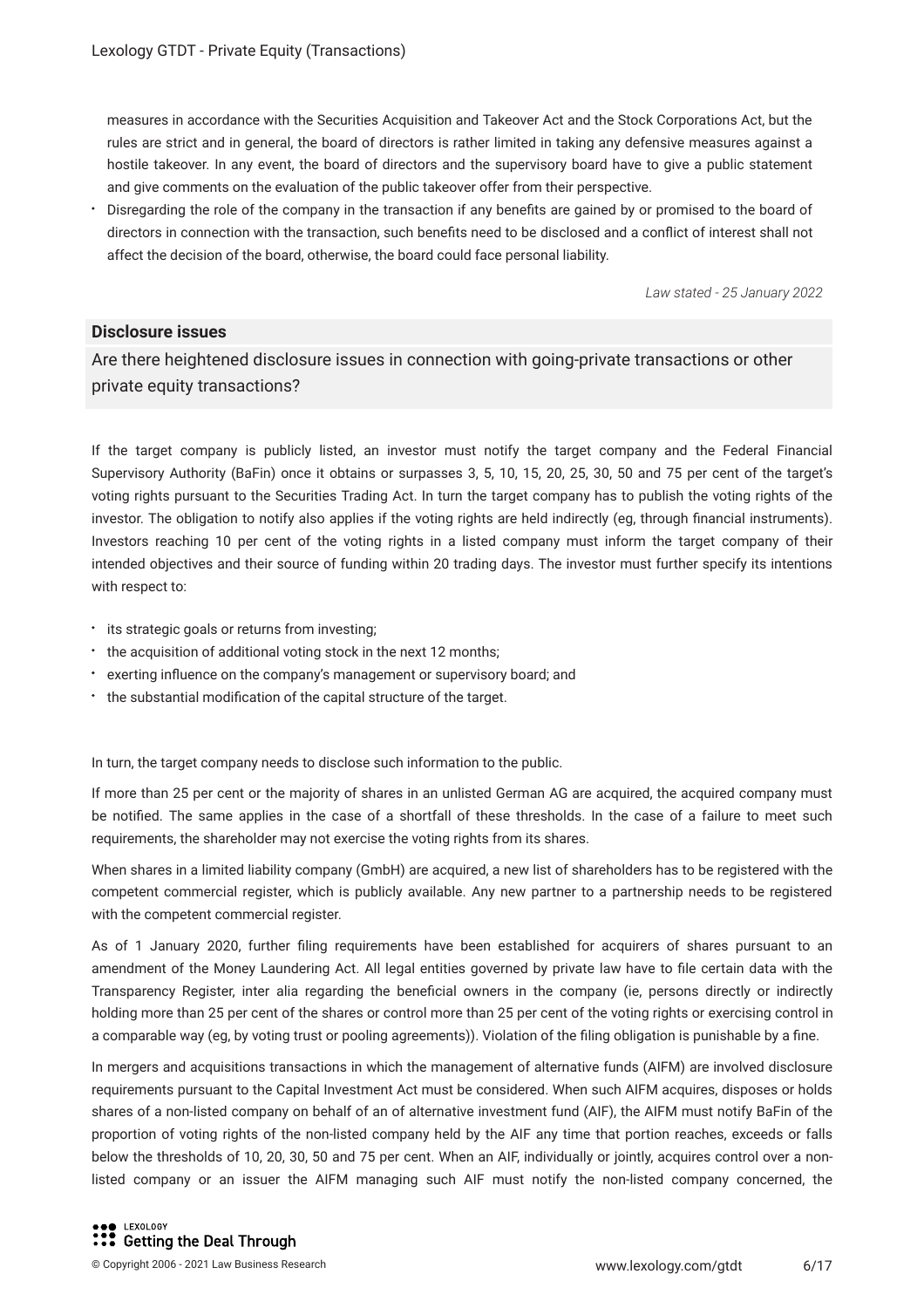shareholders of the company and the competent authorities of the home member state of the AIFM, and must make available further information with respect to inter alia the situation regarding the voting rights at the time of acquiring control, the policy for preventing and managing conflicts of interest and the policy for external and internal communication relating to the company in particular as regards employees, its intentions with regard to the future business of the non-listed company and the likely repercussions on employment, including any material change in the conditions of employment. The company needs to inform the employees' representatives or, where there are none, the employees themselves, without undue delay of the information.

According to the Foreign Trade Act and the relevant ordinance, the Federal Ministry of Economics and Energy (BMWi) needs to be informed if the investor originates from outside the European Union or the European Free Trade Association.

According to the merger control provisions of the German Act against Restraints of Competition, transactions have to be disclosed to the Merger Control Authority if the parties to the transaction meet certain thresholds.

*Law stated - 25 January 2022*

#### **Timing considerations**

What are the timing considerations for negotiating and completing a going-private or other private equity transaction?

Typically, private equity and going-private transactions are advised by investment banks or mergers and acquisitions (M&A) advisers.

The acquisition of private companies is usually organised in auction processes coordinated by the seller's M&A advisers. The duration of such a transaction (including the planning phase and post-closing measures) varies from a few weeks up to several months, depending on the individual circumstances, such as the size of the transaction, transactional and financing structures, time pressure on the buyer's or seller's side and if public approval or clearances (eg, antitrust) are necessary. The timeline for the auction is set out by the M&A advisers organising the process. The auction process begins with sending out teasers to potential buyers and conclusion of a non-disclosure agreement. Interested bidders gain access to an information memorandum containing basic financial and legal information about the target company and are then asked to submit non-binding offers outlining their ideas regarding the purchase price and transaction structure. Certain bidders are then selected and are granted access to a data room to perform due diligence on the target, which, depending on the size of the transaction, takes one to three months. After the due diligence the bidders are requested to submit binding offers including a mark-up of the sale and purchase agreement provided by the seller. The seller then enters into negotiations with its preferred bidders. While the negotiations between the seller and the bidder take place, the bidder is typically simultaneously negotiating financing and warranty and indemnity (W&I) insurance for the transaction. These side negotiations usually set the minimum time frame for the negotiation between the seller and the bidder as these elements are a prerequisite for signing the transaction. The conclusion of the sale and purchase agreement (the Signing) and the actual transfer of the shares (the Closing) are typically done in two separate steps, as the transfer in rem of the shares in most transactions is subject to the payment of the purchase price and other conditions precedent (eg, merger control clearances and other public approvals). If merger control clearance is required there is period of at least one month between the Signing and the Closing, as this is the time frame within which the Federal Cartel Authority may review the transaction and declare clearance or denial.

To take a publicly listed company private the acquisition of shares by a private equity investor are typically initiated through a block trade by which – outside the stock exchange – the acquisition of a bigger share package is being negotiated with one or several major shareholders. This is then combined with a public tender or takeover offer to obtain control over the publicly listed company. In any event, if a party obtains control of a public company either through a block trade purchase on the stock exchange or a public tender (ie, acquires at least 30 per cent of its voting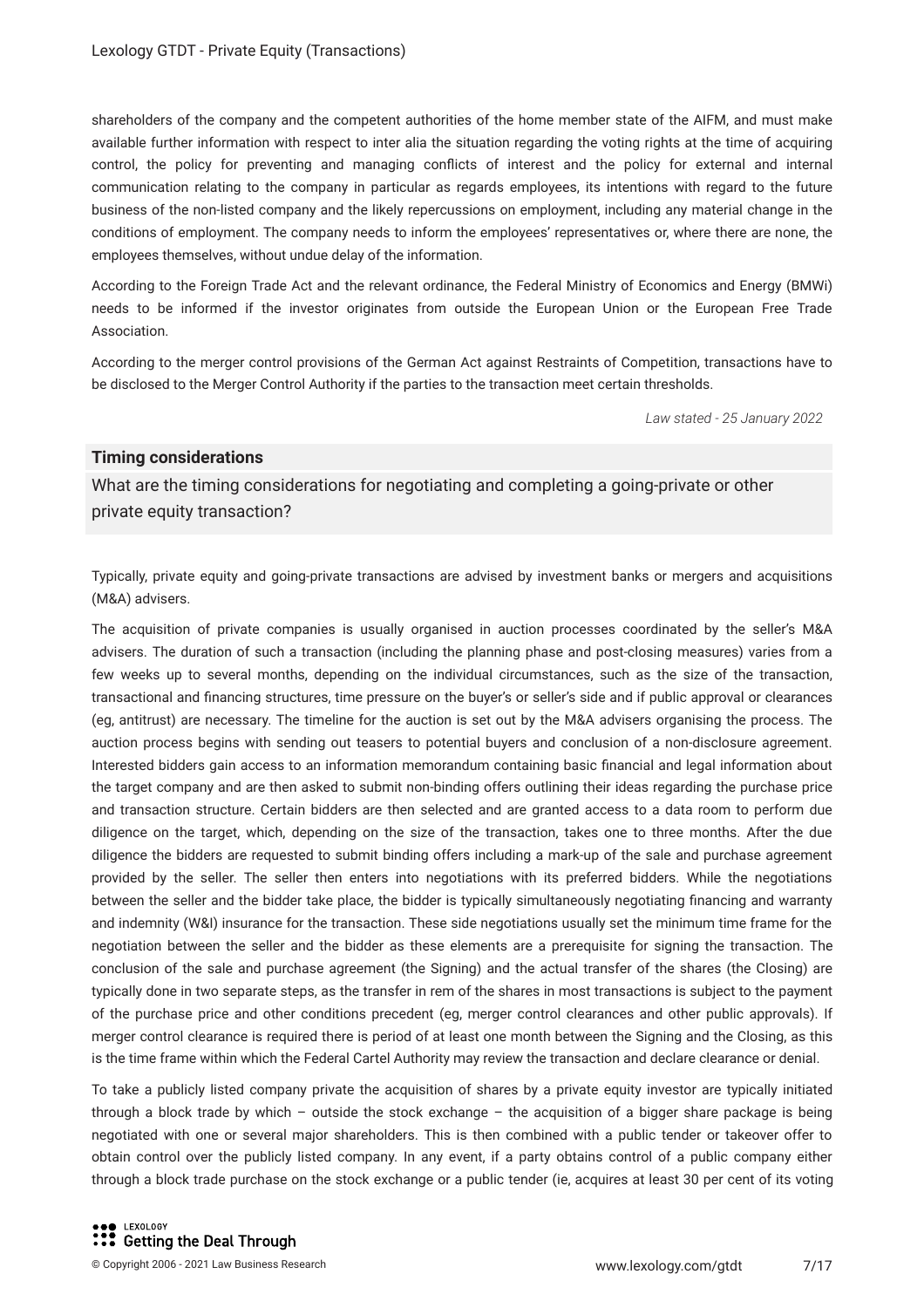rights, as defined by the Takeover Act), a public takeover offer becomes mandatory. This requirement needs to be considered if a private equity investor acquires or intends to acquire a substantial participation in a publicly listed target. Once the investor obtained control or the intention of the investor to make a public offer has been announced, the process for the takeover offer normally takes about 12 weeks (maximum up to 22 weeks). The duration of possible stakebuilding measures or a due diligence review before control is obtained or an announcement of an offer is made varies widely depending on the individual circumstances. To efficiently take a publicly listed company private (ie, not only cancel the listing with the stock exchange but also have no further minority shareholders in the company), private equity investors in Germany aim to acquire 100 per cent of the shares in the target. However, it is almost impossible to acquire 100 per cent of the shares in the target through a public takeover offer, as not all shareholders will accept the offer. In this case German law provides for procedures to squeeze out the minority shareholders. However, the prerequisites for a squeeze-out of minority shareholders are very strict and formal: the investor needs to hold at least 90 per cent or 95 per cent of the share capital in the target company and must pay or offer adequate cash compensation to the minority shareholders. Depending on the legal grounds for the chosen procedure to squeeze out the minority shareholders, the preparation (in particular the report on the adequacy of the offered cash compensation) and execution of the squeeze-out can take several months. If the minority shareholders dissent or object to the squeeze-out and exhaust their legal remedies to appeal, the timeline for the squeeze-out is significantly extended.

*Law stated - 25 January 2022*

#### **Dissenting shareholders' rights**

What rights do shareholders of a target have to dissent or object to a going-private transaction? How do acquirers address the risks associated with shareholder dissent?

Shareholders of a target are protected against going-private transactions in several ways. First of all, any bidder acquiring, directly or indirectly, 30 per cent or more of a listed (on an organised market) target's voting rights must make a mandatory offer to the remaining shareholders of the target to acquire their shares according to the Takeover Act. In this public takeover offer, the bidder must offer adequate consideration to the remaining shareholders, which can be challenged by the shareholders and reviewed in court. However, this right for each individual shareholder does not prevent the completion of the transaction itself, as it only leads to a review of the compensation. This may be different when a bidder makes an offer under the condition of reaching a certain number of voting rights with the offer. Typically, bidders aim to acquire 75 per cent of the voting rights or 90 or 95 per cent of the share capital, so following the public offer the bidder is able to actually take the company private and initiate substantial corporate measures such as a delisting, statutory mergers, domination and profit and loss transfer agreements or squeeze-out resolutions, etc. If the required quota in the public offer is not reached, the transaction fails. However, individual shareholders who do not hold enough shares to jeopardise the threshold will not be able to dissent or object to the transaction. Minority shareholders can only decide to either sell their shares or remain shareholders in the company.

Following a public offer, if a corporate taking-private transaction of the bidder requires a shareholder resolution and registration with the commercial register for its effectiveness (as is the case with, for example, mergers, change of legal form and corporate squeeze-outs), minority shareholders may try to interfere by taking action against the validity of the resolution (for example, the squeeze-out resolution) by filing a suit to set aside the shareholders' resolution for violating the law or the articles of association. Such litigation is mostly manageable for the company and the bidder by taking advantage of a special release proceeding. The rights of minority shareholders to challenge the validity of a resolution may only hold up the transaction, but will not be able to finally prevent it. However, the possibility of a goingprivate transaction being held up can affect the decision of bidders to launch an offer in the first place, as time can be essential (eg, for financing). Claims of minority shareholders with the aim of receiving additional compensation usually do not impede the effect of the squeeze-out itself (except for the takeover-related squeeze-out).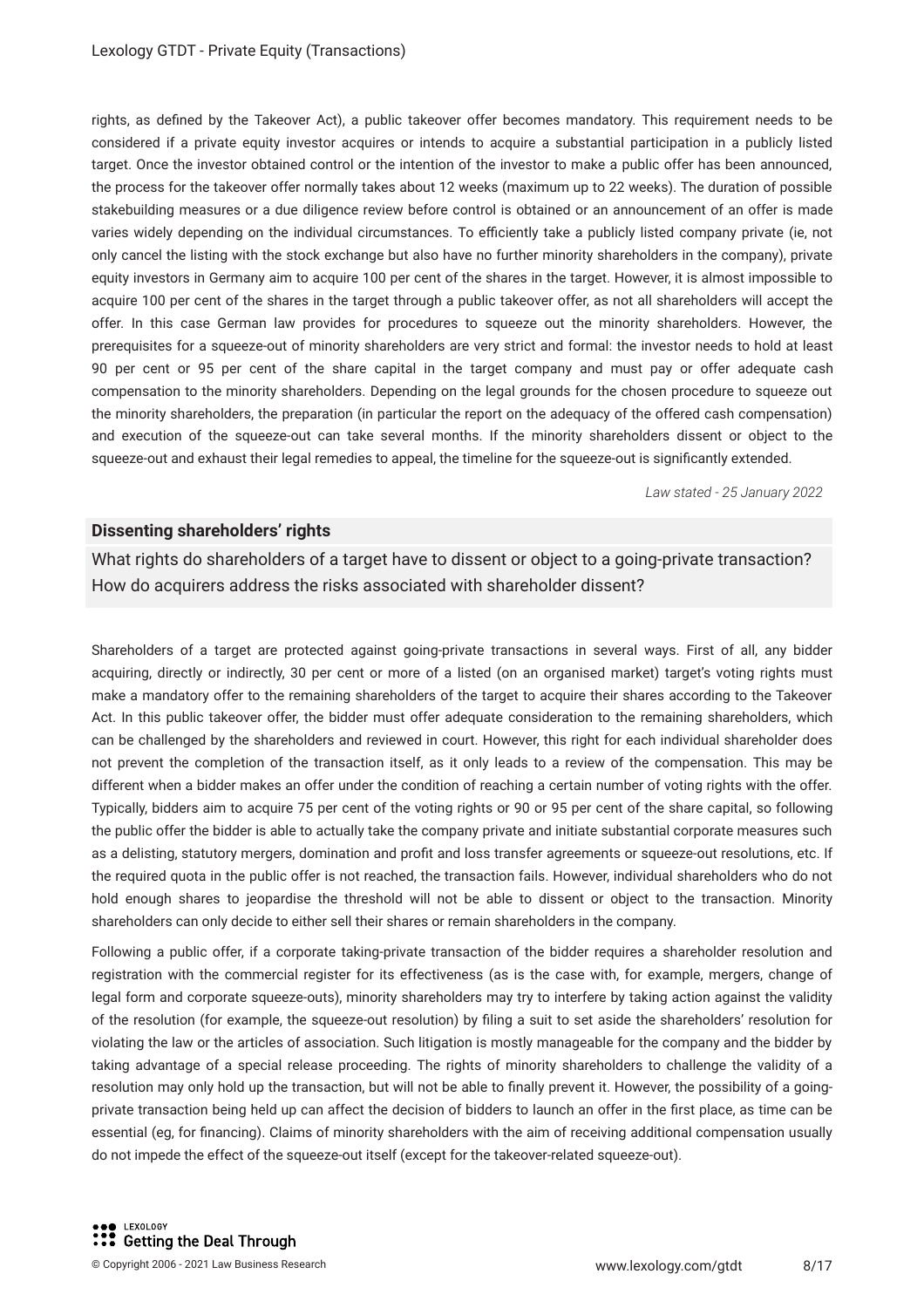#### **Purchase agreements**

#### What notable purchase agreement provisions are specific to private equity transactions?

In general, purchase agreement provisions in private equity transactions are similar to other common purchase agreement provisions for acquiring shares in companies. Nevertheless, there are certain specific aspects, which are regularly included in purchase agreements when private equity acquirers are involved.

For example, private equity investors as sellers are typically reluctant to provide operational representations and warranties. Therefore, private equity sellers regularly demand the purchaser to take out W&I insurance to limit possible liability under the sale and purchase agreement. In very rare cases, the management of the target company agrees on a separate warranties' agreement with the buyer, as the management has better insight into the business operations of the target

Private equity acquirers on the other hand often ask for special warranties with regard to environment, data protection, social, compliance and governance standards, sometimes directly relating to the United Nations Standards of Responsible Investment.

When it comes to deal certainty, sellers demand security of the financing from private equity acquirers that may for tax reasons be challenging private equity funds. Therefore, private equity funds usually enter into an equity commitment letter in favour of their special purpose vehicle, which acts as the acquiring entity in the transaction.

*Law stated - 25 January 2022*

#### **Participation of target company management**

How can management of the target company participate in a going-private transaction? What are the principal executive compensation issues? Are there timing considerations for when a private equity acquirer should discuss management participation following the completion of a goingprivate transaction?

In general, there are no differences between going-private transactions and other private equity transactions regarding future management participation. Nevertheless, there might be specific issues with regard to compensation or management participation arising from specific regulatory provisions applicable to listed target. These provisions no longer apply after the delisting of the target.

The existing service agreements of the management team members are usually renewed. A private equity acquirer normally offers to increase compensation, as well as to set a fixed time period for the service agreement of up to five years.

Beside the service agreements of the management team members, which usually include bonus provisions in connection with operational and financial targets, a private equity acquirer intends to incentivise the management team on a successful exit. This is usually done by offering either an equity participation or an exit bonus. A manager's equity stake is mostly legally held by a pooling vehicle in the legal form of a limited partnership or by a trust company via a trusteeship. In smaller deals the managers occasionally hold their shares directly (or indirectly via an investment vehicle). In any event, equity participations are structured in order to minimise the risk of the tax authorities arguing that profits from the equity participation are treated as employment income and, therefore, a higher tax rate applies. On the other hand, an exit bonus is treated as employment income. When structuring a management participation, it should be avoided to trigger an initial taxation upon acquisition of the participation, as the manager has not yet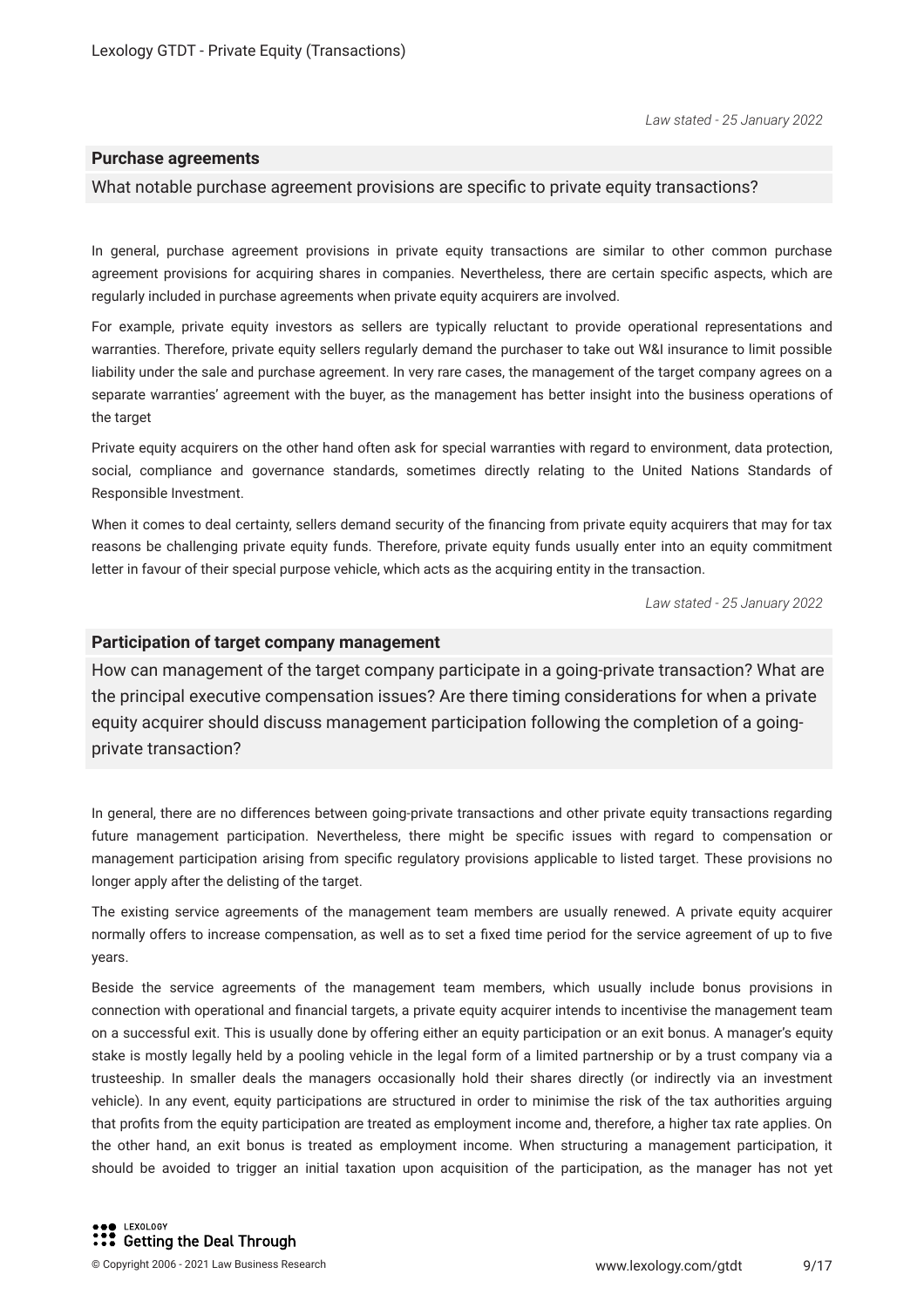received any funds to pay such taxes (dry income). Any taxes should therefore only be incurred once the manager has received the necessary funds to pay the tax. In private equity transactions, this is regularly the case at the time of an exit. The risk of initial taxation arises in particular, if the management acquires the participation at a discount.

Generally, a private equity acquirer should contact the management of the target company as early as possible in order to be able to agree with the management on a term sheet or even a shareholders' agreement until the signing of the share purchase agreement has taken place. Early discussions on management's participation also offer the possibility to convince the management team of the private equity fund. This can be a relevant advantage in an auction process.

*Law stated - 25 January 2022*

#### **Tax issues**

What are some of the basic tax issues involved in private equity transactions? Give details regarding the tax status of a target, deductibility of interest based on the form of financing and tax issues related to executive compensation. Can share acquisitions be classified as asset acquisitions for tax purposes?

The basic tax issues that private equity acquirers face in their transactions are, on the one hand, the ability to use the expenses and losses of the acquisition vehicle such as interest costs and, on the other hand, the tax-efficient reorganisation to forward the profits of the target company to the acquisition vehicle. This can be achieved, subject to certain limitations, by the formation of a fiscal unity between the acquisition vehicle and the target company. Therefore, the taxable result of the target company is attributed to the holding company if certain requirements are met (eg, execution of a profit transfer agreement). With respect to interest costs, which are an issue in leveraged buyout transactions, German law limits the deductibility of such expenses up to the amount of interest earnings and above up to a maximum of 30 per cent of the earnings before interest, taxes, depreciation and amortisation tax (EBITDA). The limitation does not apply if the interest costs are less than €3 million, the company is not part of a fully consolidated group or it has an equal or higher equity ratio as the group itself, whereby 2 per cent below is insignificant.

Additionally, under German law the losses of the target for direct or indirect acquisitions of 50 per cent of the shares within a period of five years, which typically applies to private equity participations, are in total not deductible.

Further, if the target company owns real estate, the indirect or direct acquisition of at least 90 per cent of the shares of the company may cause real estate transfer tax between 3.5 per cent and 6.5 per cent, whereby the tax calculation base is the partial value of the real estate.

*Law stated - 25 January 2022*

#### **DEBT FINANCING**

#### **Debt financing structures**

What types of debt financing are typically used to fund going-private or other private equity transactions? What issues are raised by existing indebtedness of a potential target of a private equity transaction? Are there any financial assistance, margin loan or other restrictions in your jurisdiction on the use of debt financing or granting of security interests?

Senior loans provided by traditional banks are the most common way of financing private equity transactions. A growing amount of senior loan financing is provided by alternative financing providers such as debt funds, which have higher interest margins and usually request the opportunity to also invest through additional mezzanine or equity financing instruments to achieve higher margins. In larger transactions, high yield bonds can be seen, but this form of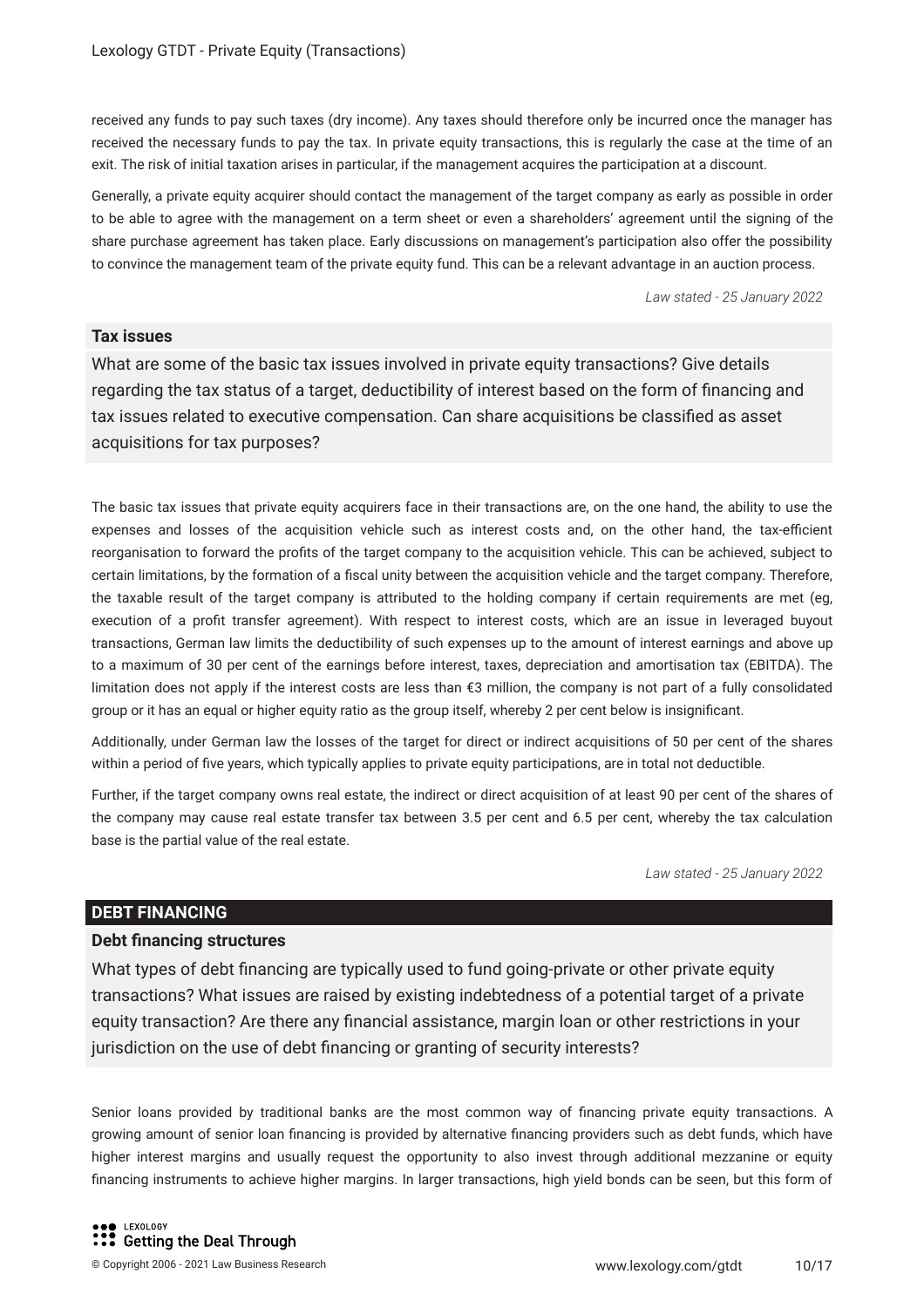financing is commonly used by strategic investors.

Existing indebtedness of the target company is usually fully exchanged and refinanced in the acquisition, as lenders to the acquiring company aim to obtain full access to existing securities and the cash flow of the (operative) target company. However, upstream guarantees and securities by subsidiaries (target companies) issued to their parent company (acquiring company) interfere with German capital maintenance rules. Therefore, it takes some effort to structure a debt-push-down, which is typically achieved through a profit and loss agreement or a merger between the target and the acquiring company.

*Law stated - 25 January 2022*

#### **Debt and equity financing provisions**

What provisions relating to debt and equity financing are typically found in going-private transaction purchase agreements for private equity transactions? What other documents typically set out the financing arrangements?

To take a publicly listed company private, a public takeover offer has to be initiated. The bidder is required to transmit an offer document to the Federal Financial Supervisory Authority (BaFin) and to publish the offer. For the public offer, an independent financial services institution (eg, an investment bank) needs to provide a letter confirming the availability of sufficient funds to pay for the offer (ie, the bidder needs to have sufficient financing to purchase all outstanding shares in the target company). As the financial services institution may be held liable if the bidder is unable to pay for the respective shares, the bidder needs to have and prove enough debt and equity financing for the financial services institution to submit such a confirmation letter.

*Law stated - 25 January 2022*

#### **Fraudulent conveyance and other bankruptcy issues**

Do private equity transactions involving debt financing raise 'fraudulent conveyance' or other bankruptcy issues? How are these issues typically handled in a going-private transaction?

There is no legal institution in the German legal system comparable to the fraudulent conveyance law known, for example, in the United States. In Germany, the protection of creditors is ensured mainly by capital maintenance rules, the insolvency contesting rules and the obligation to file for insolvency if the company becomes overindebted or illiquid. In addition, there are also accompanying legal institutions developed in case law, such as the prohibition for shareholders to take existence-destroying interventions. The provisions of German corporate law, however, are not sufficient to protect the creditors properly against the risks resulting from excessive debt financing: the capital maintenance rules are, for example, only addressed to shareholders. The financing banks are not addressed by the relevant prohibitions. Moreover, the creditors of limited liability companies are, under the Limited Liability Companies Act, only protected against the occurrence of a loss in share capital, but not against other actions that may disadvantage creditors.

More comprehensive creditor protection is provided by the insolvency contesting rules intended to reverse transactions that harm all creditors, or that favour individual creditors to the detriment of the others. In contrast to fraudulent conveyance, a disadvantageous legal act prior to the opening of insolvency proceedings alone is not sufficient under the Insolvency Act to substantiate a contest. The Insolvency Act contains various contestation reasons that have to be fulfilled additionally. Of particular importance is the possibility to contest a transaction owing to wilful disadvantage. On this basis, particularly high-risk transactions or transaction structures that are likely to cause insolvency of the company can be reversed by a liquidator.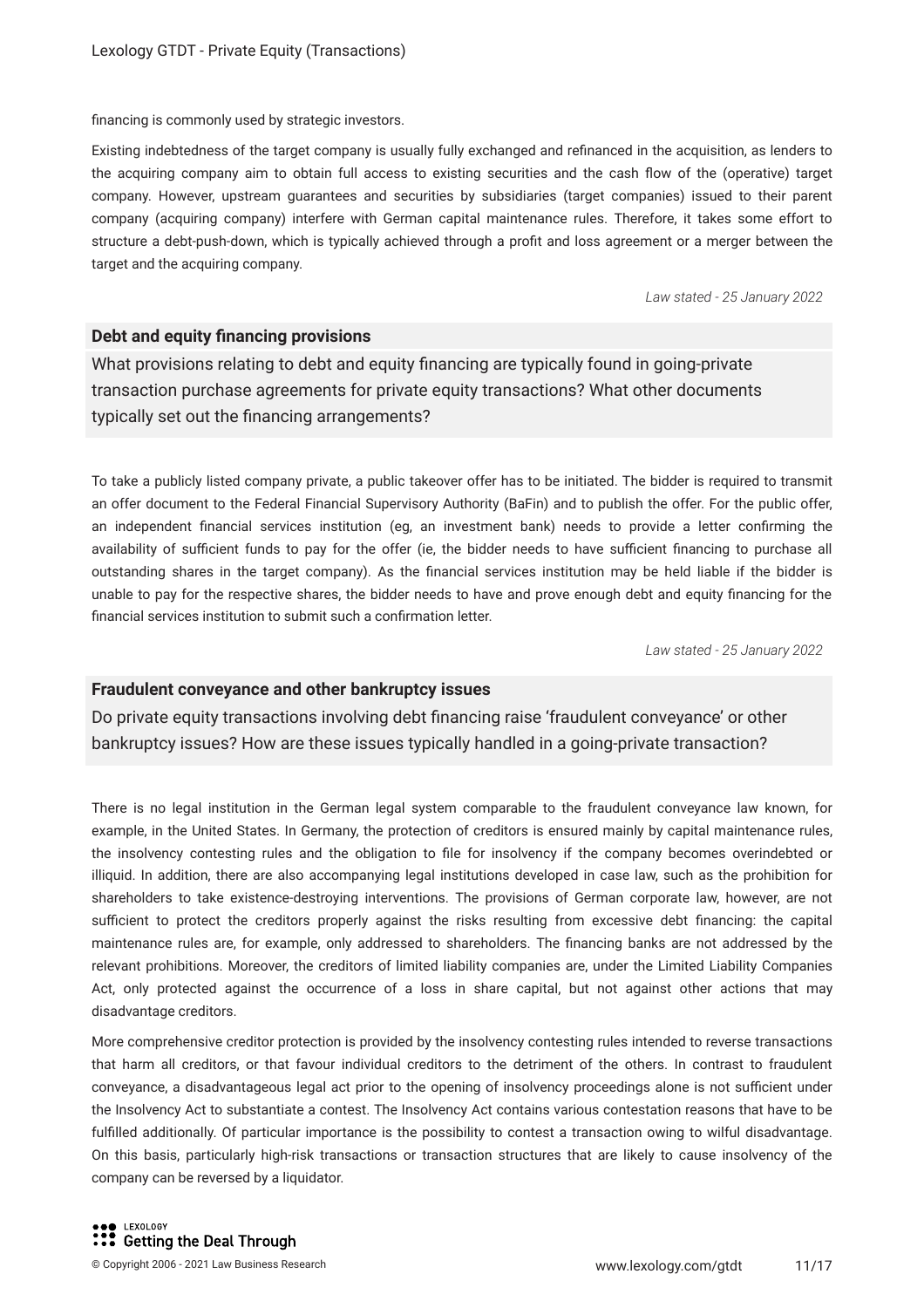#### **SHAREHOLDERS' AGREEMENTS**

#### **Shareholders' agreements and shareholder rights**

What are the key provisions in shareholders' agreements entered into in connection with minority investments or investments made by two or more private equity firms or other equity coinvestors? Are there any statutory or other legal protections for minority shareholders?

With regard to protections of minority shareholders, German corporate law provides information, monitoring and examination rights as well as the right to request a shareholders' meeting, depending on the legal form of the company in each case, to a greater or lesser extent. In addition, under German law the amendment of the purpose of the company is subject to the mutual consent of all shareholders, if not otherwise explicitly provided for in the articles of association. Other substantial amendments to the articles of association require qualified majorities. For example, capital increases require the consent of a qualified majority of 75 per cent of the shareholders' votes in the shareholders' meeting of a limited liability company and a qualified majority of at least 75 per cent of the share capital in the general meeting of a stock corporation (AG), whereby solely the articles of association of an AG may provide for a lower majority requirement (a simple majority).

Besides these statutory minority shareholders' protection rights, a private equity firm, as a minority investor, will ensure to agree upon further minority rights in a shareholders' agreement with private equity co-investors or other shareholders. These include rights such as veto rights, information rights and reporting obligations of the target's management, as well as non-compete and non-solicitation provisions. Regarding the target's shares, the private equity investor will ensure that transfer restrictions, rights of first refusal, drag-along rights, tag-along rights and, as the case may be, call and put options are in place. In any event, the private equity investor will ensure that it can exit its (minority) interest at its own discretion, usually by triggering an exit for all shareholders.

*Law stated - 25 January 2022*

#### **ACQUISITION AND EXIT**

#### **Acquisitions of controlling stakes**

Are there any legal requirements that may impact the ability of a private equity firm to acquire control of a public or private company?

Besides antitrust regulations and the reporting obligations and review procedures contained in the Foreign Trade Act, there are certain limitations and obligations for private equity firms in larger transactions that fall under alternative investment fund regulations after acquiring control of a non-listed company. For a period of 24 months following the acquisition the private equity purchaser is prevented from stripping any assets from the target company that may have an impact on the ability to finance the transaction.

In the case of publicly listed companies, the Takeover Act has an effect: if a private equity firm gains control of a public company (ie, acquires at least 30 per cent of its voting rights), it is, obliged to submit a mandatory public offer to the remaining shareholders of the target to acquire their shares pursuant to the Takeover Act. In certain cases, the voting rights from shares held by third parties have to be attributed in the calculation of the 30 per cent threshold (eg, voting rights of a subsidiary, bidder and third party are 'acting in concert'). In the event that two or more parties acquire control on the basis of the aforementioned attribution, the obligation to submit a mandatory offer generally applies to all acquirers.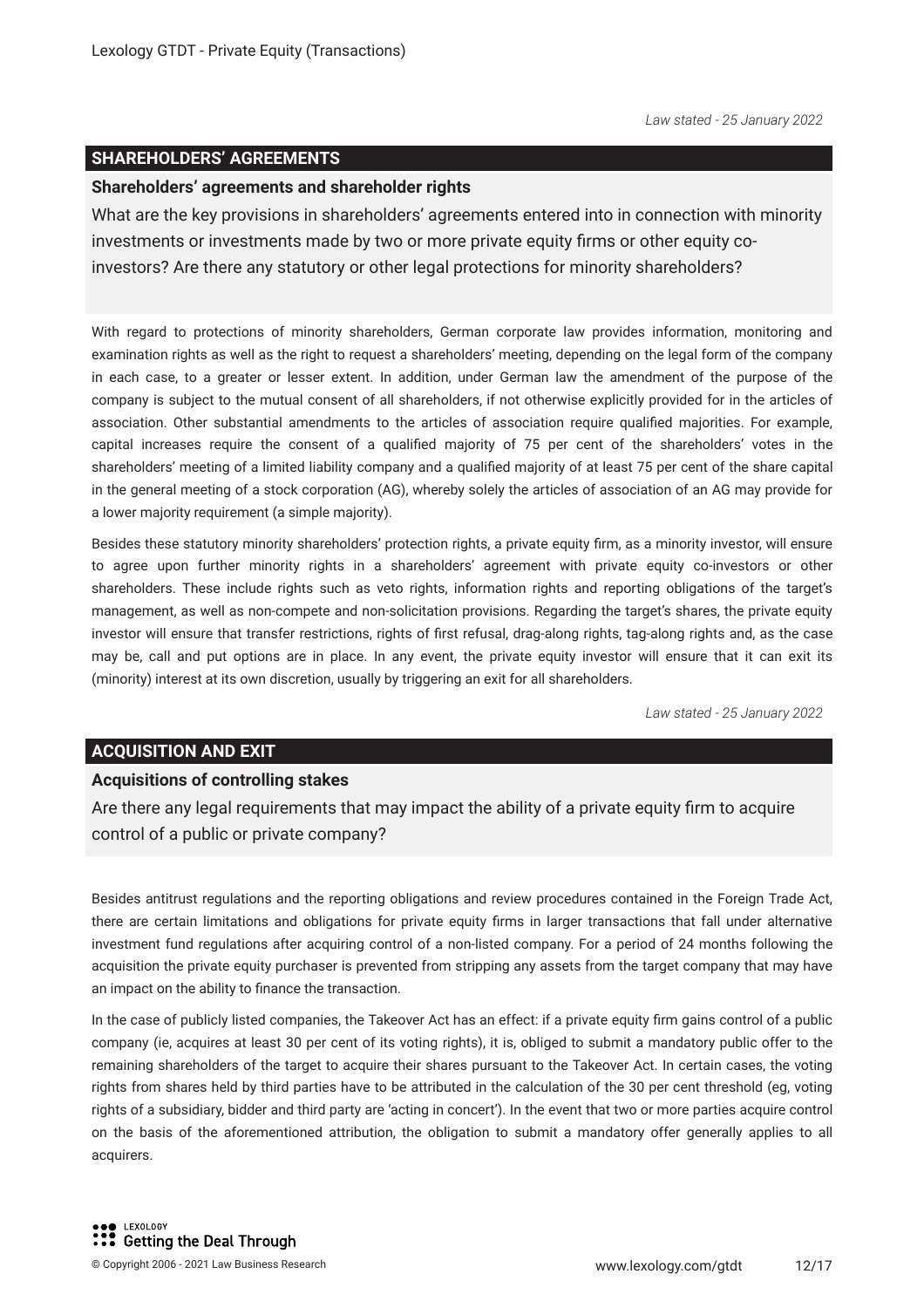#### **Exit strategies**

What are the key limitations on the ability of a private equity firm to sell its stake in a portfolio company or conduct an IPO of a portfolio company? In connection with a sale of a portfolio company, how do private equity firms typically address any post-closing recourse for the benefit of a strategic or private equity acquirer?

There are three key limitations on the ability of a private equity firm to sell its stake in a portfolio company in an IPO:

- $\cdot$  institutional investors must be convinced of the business case of the portfolio company;
- the portfolio company must be 'IPO-ready', which means that the governance of the portfolio company must comply with the provisions for listed companies. In this context, portfolio companies that are organised as limited liability companies need to be converted either to a Societas Europaea (SE), a stock corporation or a limited partnership of shares prior to the IPO; and
- market environment.

Key limitations for a trade sale are mostly price expectations of the seller and the lack of willingness of the seller to give warranties and indemnities to the buyer. The ongoing pandemic in 2021 extended the limitations for trade sales. Buyers have been acting more cautiously and have questioned the sustainability of business cases and future profits. Owing to the limited number of targets in the German market and the continuously high price levels owing to private equity firms having significant funds to spare during 2021, the price expectations of the seller have not often been a deal-breaker. Potential liabilities for representations and for tax indemnities are regularly transferred to warranty and indemnity (W&I) insurance. Private equity sellers very often expect an acquirer to enter into W&I insurance. In 2021, escrows were very rare.

2021 has still been a seller-friendly market environment. Therefore, some target companies came onto the market that would probably not have been offered in a less seller-friendly environment. We saw a significant increase in the deal flow after the lockdown in spring 2020, which continued during the entire year of 2021. Significant differences in the deal flow can be observed in the market environments still suffering from the pandemic, such as the travel, hotel and gastronomy sectors. However, it also remained extremely difficult to sell companies in the retail or fashion sectors, whereas the market environment in the technology and medical fields continued to prosper as such fields are less susceptible to cyclical fluctuations.

*Law stated - 25 January 2022*

#### **Portfolio company IPOs**

What governance rights and other shareholders' rights and restrictions typically survive an IPO? What types of lock-up restrictions typically apply in connection with an IPO? What are common methods for private equity sponsors to dispose of their stock in a portfolio company following its IPO?

After an IPO, only the statutory governance rights survive. A shareholders' agreement is usually terminated upon the IPO, which constitutes an exit of the private equity investor, although it could remain as a shareholder of the listed company. Under German statutory law, it is to some extent possible, but rather unusual, to agree on rights to appoint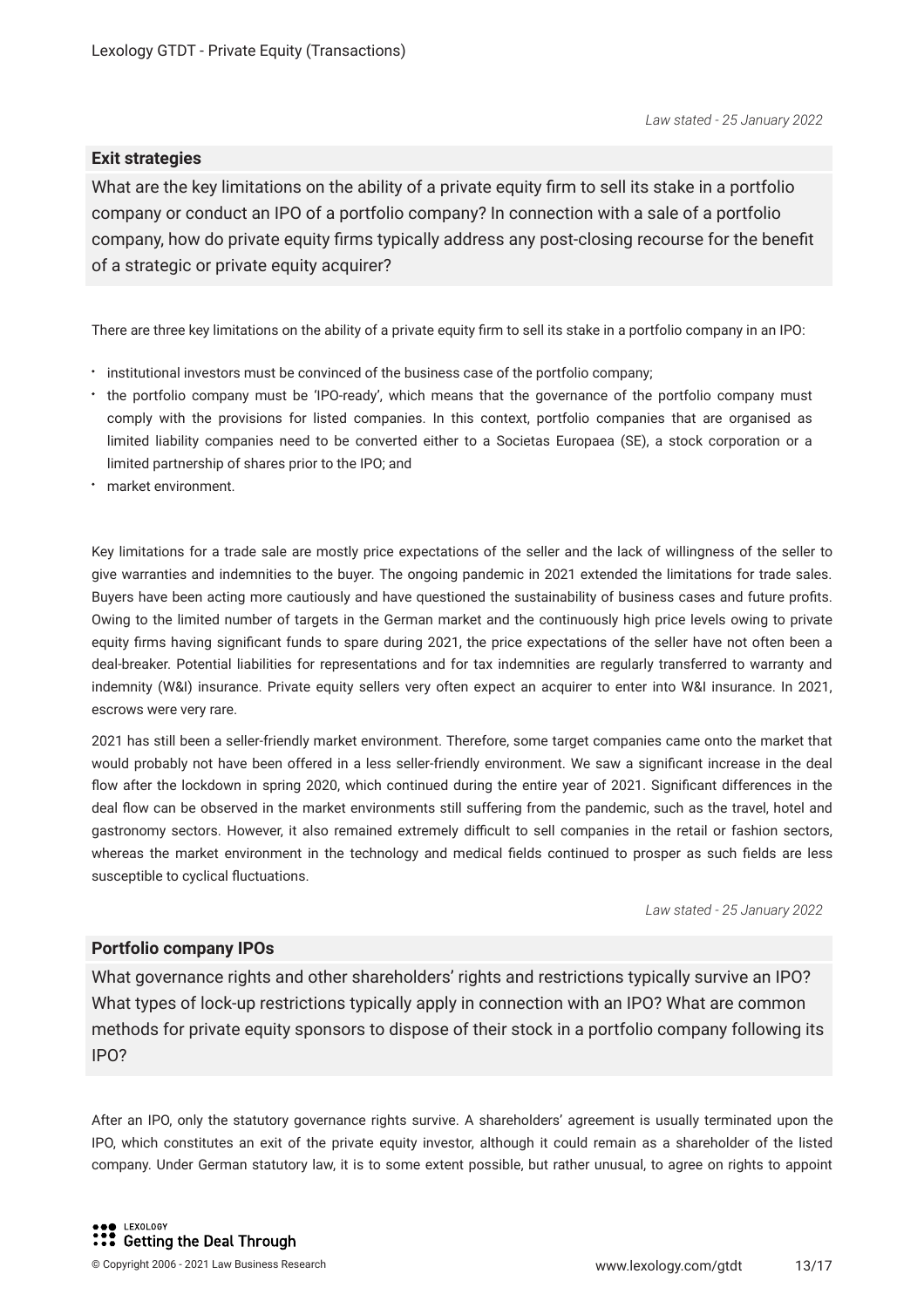board members for single shareholders in the articles of association of the listed company.

Lock-up periods usually have a duration of up to 12 months for private equity investors, but are sometimes longer when it comes to management. Management advisers regularly try to agree on a provision in the shareholders' agreement that in the case of an IPO, the lock-up period for the management team will not be longer than the lock-up period of the private equity investor. However, the proposal for the duration of the lock-up period is finally at the discretion of the underwriting banks.

Usually, in an IPO, only a small portion of the shares of the existing shareholders are sold. Private equity investors sell packages of shares after the termination of the lock-up period and in predefined time periods.

*Law stated - 25 January 2022*

#### **Target companies and industries**

What types of companies or industries have typically been the targets of going-private transactions? Has there been any change in industry focus in recent years? Do industry-specific regulatory schemes limit the potential targets of private equity firms?

Private equity transactions occur across almost all industries. The yearly number of delistings owing to going-private transactions of private equity funds has increased in recent years. In 2021, certain industries lost their potential for transactions (eg, the automotive industry), whereas others remained constantly in demand. Generally speaking, companies with stable cash flow and growth potential are suitable for going private. In addition, there should not be a high level of indebtedness to allow further leverage. No significant free float is helpful in quickly building a strong equity position. Ideally, there are entrepreneurs or founders holding a large stake in a company who want to strengthen it with the help of a stock market withdrawal. However, like any market, private equity is cyclical, and the market may enter into the phase of post-pandemic future. As a result, borrowing rates may rise, and the debt strategy behind many private equity acquisitions won't remain as attractive.

With respect to specific regulatory schemes limiting the potential targets of private equity firms, investments in critical infrastructure, such as the arms industry, may be monitored by the Federal Ministry for Economic Affairs and Climate Action.

*Law stated - 25 January 2022*

#### **SPECIAL ISSUES**

#### **Cross-border transactions**

What are the issues unique to structuring and financing a cross-border going-private or other private equity transaction?

With respect to financing a cross border transaction, when a cash offer is made in the context of a cross-border goingprivate transaction, an independent financial services institution (eg, an investment bank) needs to confirm the availability of sufficient funds of the bidder. The financial services institution may be held liable if the bidder is then unable to pay for the respective shares. However, this does not constitute a difference from mandatory public takeovers.

Germany is an open economy; foreign investments are, in general, permissible and welcome. However, foreign investments in target companies active in certain sectors may be reviewed on a case-by-case basis by the Federal Ministry for Economic Affairs and Climate Action (BMWi). The Foreign Trade Act and the relevant ordinance provide for a sector-specific review mechanism, mainly concerning the military and defence as well as critical infrastructure sector,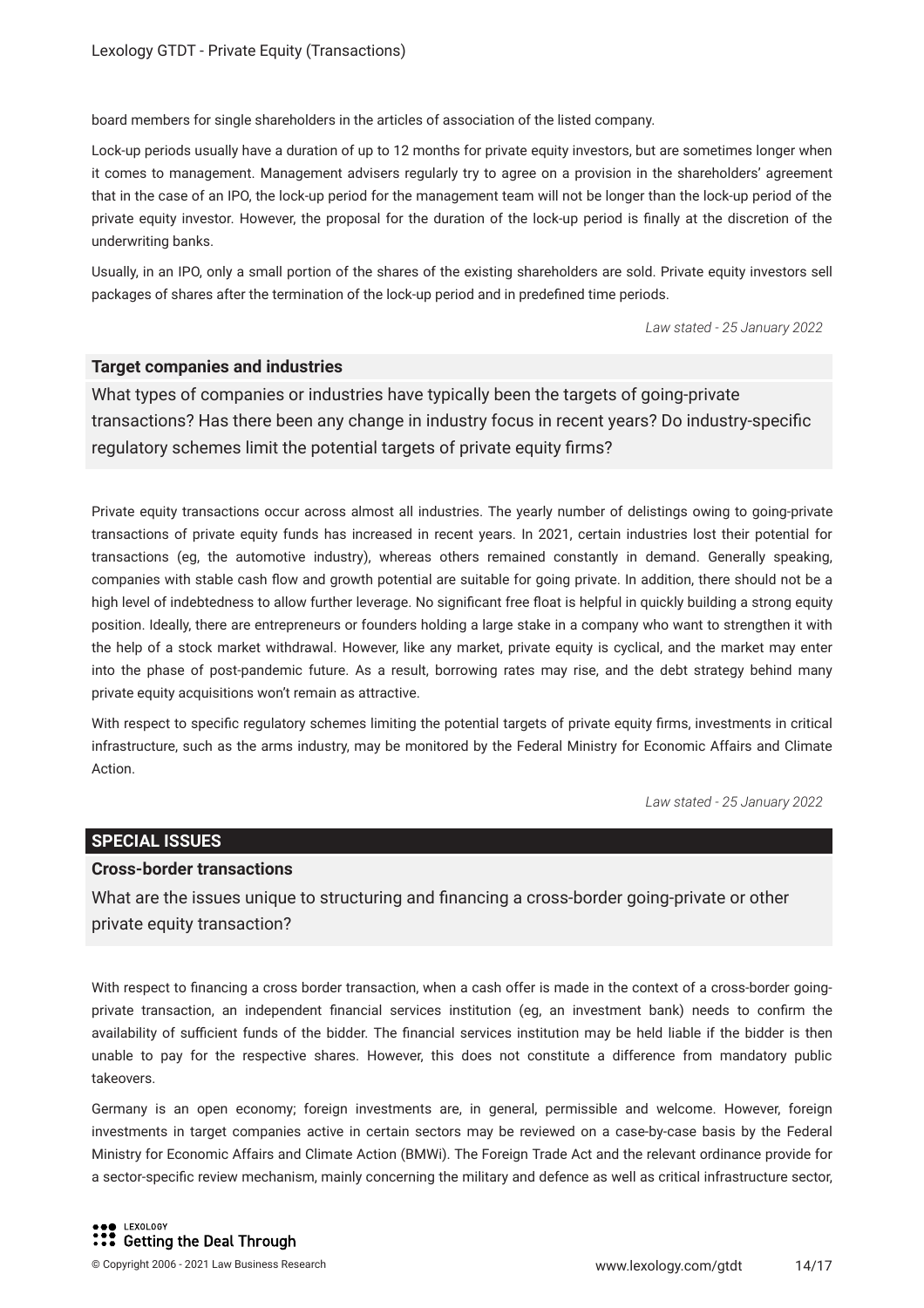and for a cross-sectoral review concerning acquisitions of companies in other sectors, but only by investors from outside the European Union or the European Free Trade Association, under which the BMWi may prohibit direct or indirect acquisitions of at least 20 or 10 per cent of the voting rights (depending on the sectors) in a German target or impose obligations if it finds that the acquisition endangers public order or security in Germany.

Since July 2017, acquisitions of German targets active in specific areas such as critical infrastructure and development of industry-specific software for the operation of critical infrastructure must be notified to the BMWi. The sectors and areas for which a notification is required have been significantly extended by an amendment of the relevant ordinance passed in 2021. Apart from that, the BMWi acts on application for the issuance of a certificate of non-objection or on its own initiative in the cross-sectoral review. In the sector-specific review, there is a general reporting obligation regarding relevant transactions.

*Law stated - 25 January 2022*

#### **Club and group deals**

What are some of the key considerations when more than one private equity firm, or one or more private equity firms and a strategic partner or other equity co-investor is participating in a deal?

In club or group deals, the mutual rights and obligations should be determined as early as possible. Typically, the sale of a target company is subject to a formal structured auction process. To align the interests of the acquirers during the auction process, the acquirers should enter into a bidding consortium agreement to govern the obligations and the behaviour of the parties during the process. This agreement typically contains provisions with regard to the later acquisition and the operation of the target company and is substituted by the shareholders agreement, which follows after the closing of the transaction. Provisions with regard to deadlock situations should especially be provided for. With respect to the joint acquisition of at least 30 per cent of the voting rights in public listed companies ('acting in concert'), the Takeover Act may lead to the obligation to submit a mandatory takeover offer towards the other shareholders. Bidding consortium agreements have to consider the 'acting in concert' rule and ensure that only one takeover offer by the consortium becomes mandatory. Moreover, agreements between bidders in an ongoing auction process must be viewed critically under antitrust law. In particular, if such agreements are intended to influence the purchase price. An agreement under which one bidder withdraws from the auction process but in return is to receive a share in the target company from the other (successful) bidder after completion of the transaction may be illegal under antitrust law.

*Law stated - 25 January 2022*

#### **Issues related to certainty of closing**

What are the key issues that arise between a seller and a private equity acquirer related to certainty of closing? How are these issues typically resolved?

In 2021 the market remained seller-friendly for the offered targets. Therefore, private equity acquirers, like all other acquirers, had to accept that closing usually only depended on antitrust clearance as the sole closing condition. It was only possible to obtain other closing conditions in the case of deal-specific issues.

However, in 2021, a further amendment of the Foreign Trade Act (AWV) came into force. This has implications for mergers and acquisitions practice, as inter alia the sectors subject to notification requirements were expanded and thresholds for notification requirements when increasing existing shareholdings were implemented. Acquisitions subject to notification requirements are subject to an execution prohibition. Such transactions may only be executed after clearance by the Federal Ministry for Economic Affairs and Climate Action. Otherwise, there is a risk of the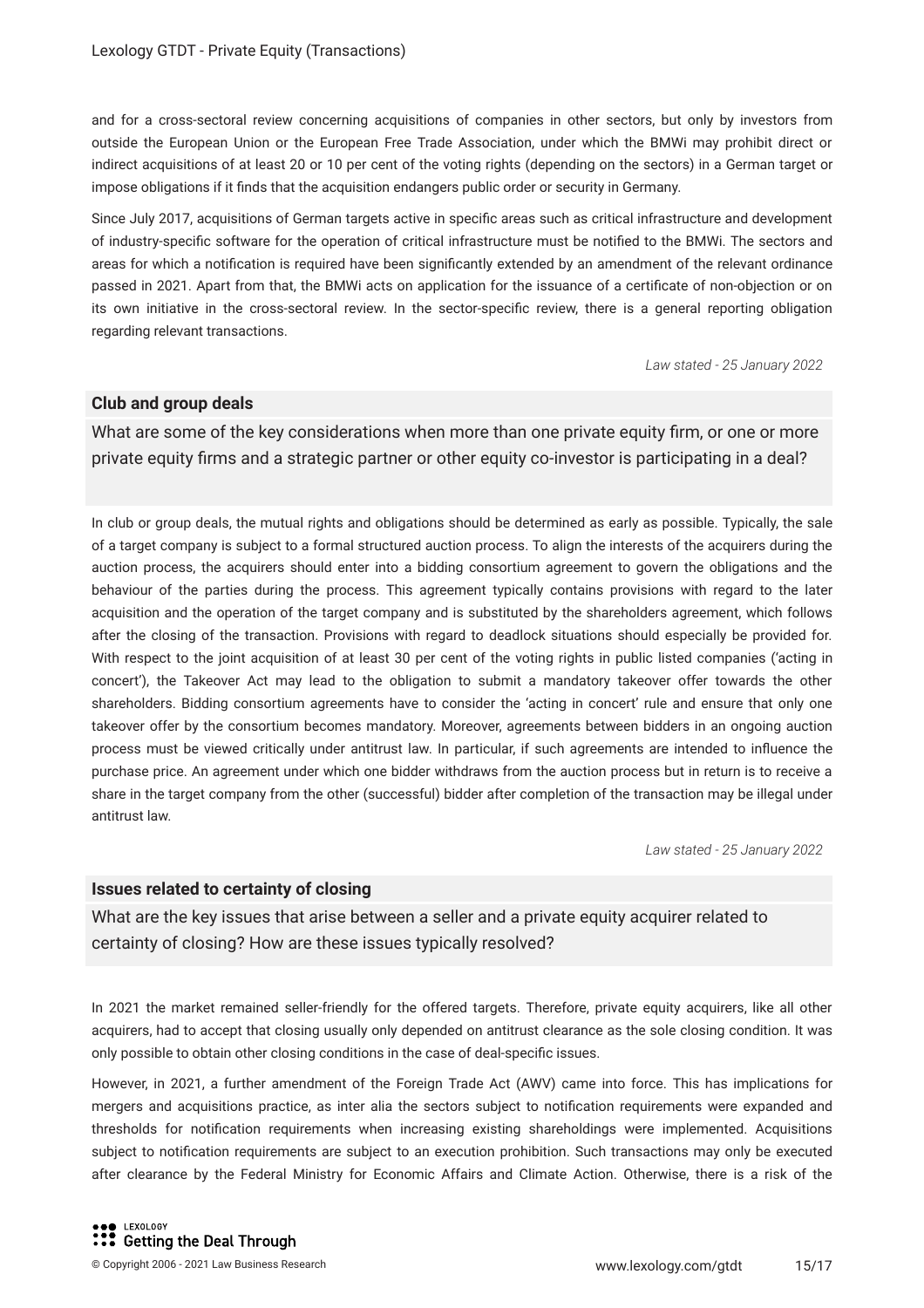transaction becoming ineffective and even of criminal penalties and fines. It remains to be seen whether such clearance by the Federal Ministry for Economic Affairs and Climate Action will become established as a common closing condition.

Moreover, private equity acquirers were generally not able to successfully negotiate material adverse change clauses or other termination rights, but rather had to accept break fees and 'hell-or-high-water' obligations.

*Law stated - 25 January 2022*

#### **UPDATE AND TRENDS**

#### **Key developments of the past year**

Have there been any recent developments or interesting trends relating to private equity transactions in your jurisdiction in the past year?

No updates at this time.

*Law stated - 25 January 2022*